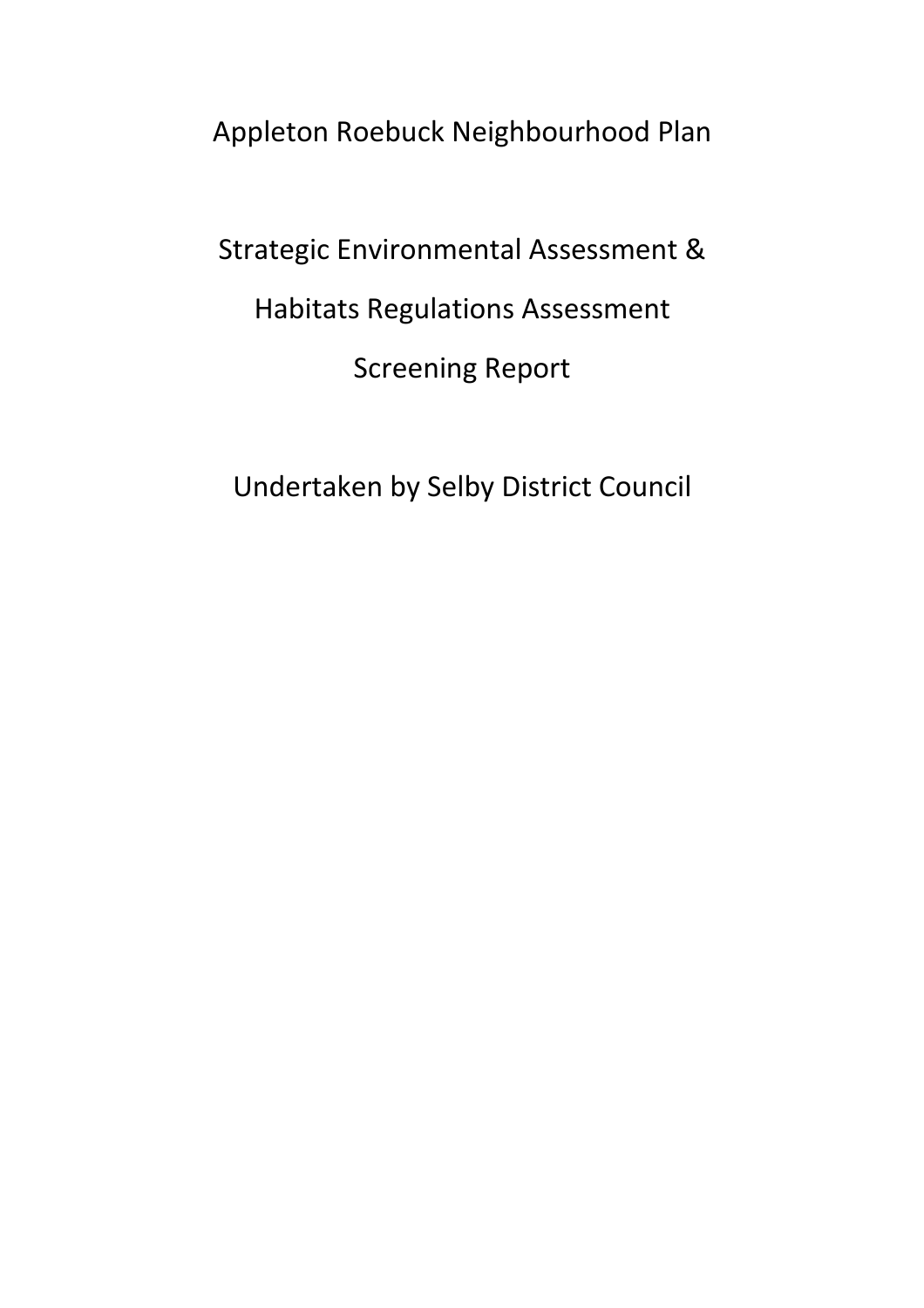**Contents** 

- 1. Introduction
- 2. Legislative Background
- 3. SEA Screening
- 4. HRA Screening
- 5. Overall Conclusions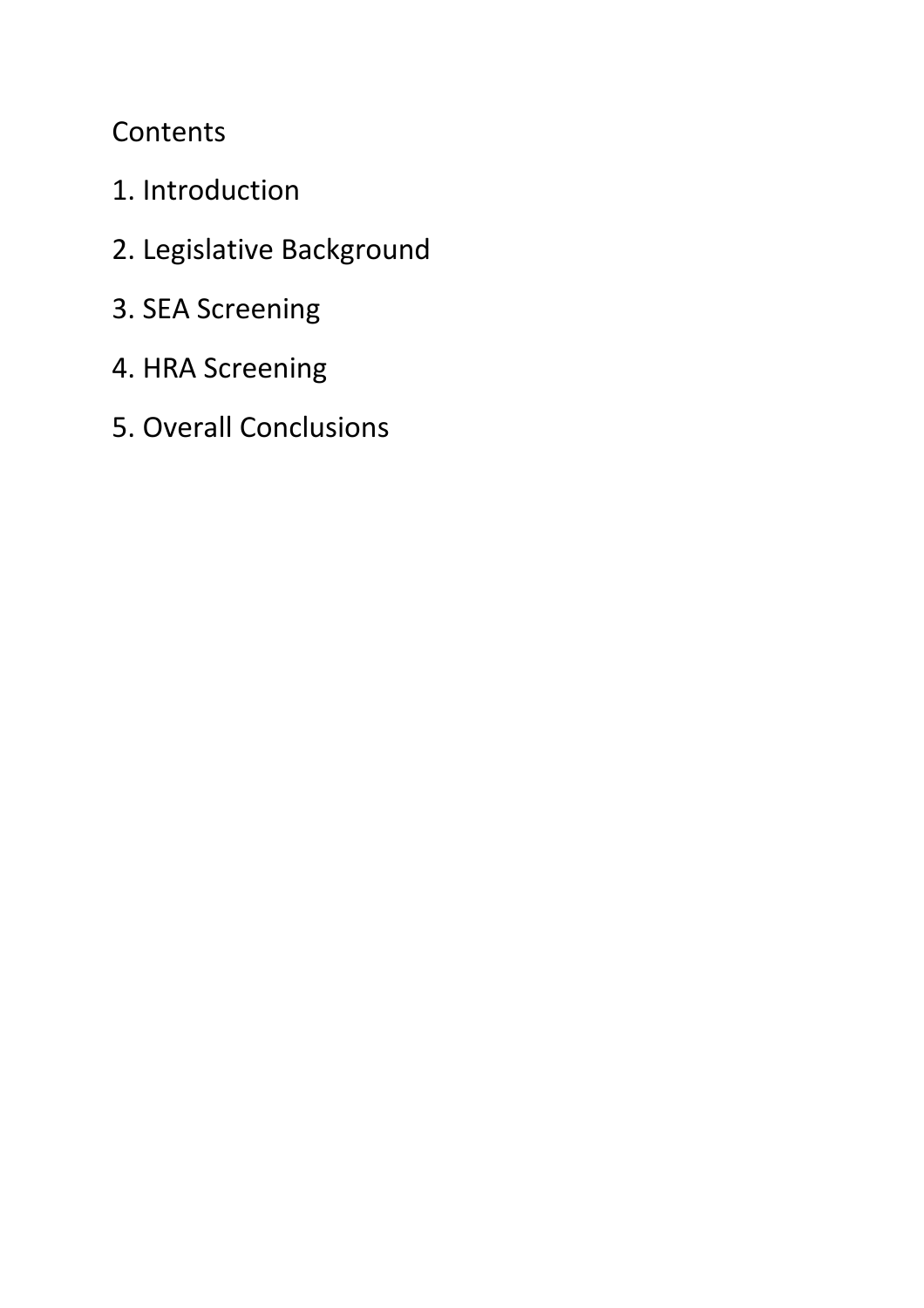## 1 Introduction

- 1.1 This screening report will determine whether or not the contents of the draft Appleton Roebuck Neighbourhood Plan (ARANP)requires a Strategic Environmental Assessment (SEA) in accordance with the European Directive 2001/42/EC and associated Environmental Assessment of Plans and Programmes Regulations 2004.
- 1.2 This report will also screen to determine whether or not the NP requires a Habitats Regulations Assessment in accordance with Article 6(3) of the EU Habitats Directive and with Regulation 61 of the Conservation of Habitats and Species Regulations 2010 (as amended). A HRA is required when it is deemed that likely negative significant effects may occur on protected European Sites (Natura 2000 sites) as a result of the implementation of a plan/project. As a general 'rule of thumb' it is identified that sites with pathways of 10-15km of the plan/project boundary should be included with a HRA.
- 1.3 The legislative background set out in the following section outlines the regulations that require the need for this screening exercise. Section 3, provides a screening assessment of both the likely significant environmental effects of the plan and the need for a full SEA. Section 4, provides a screening assessment of the likely significant effects of the implementation of a plan and the need for a Habitats Regulation Assessment.
- 2 Legislative Background

# 2.1 Strategic Environmental Assessment (SEA)

The basis for Strategic Environmental Assessments and Sustainability Appraisal legislation is European Directive 2001/42/EC and was transposed into English law by the Environmental Assessment of Plans and Programmes Regulations 2004, or SEA Regulations.

- 2.2 The 2008 Planning Act amended the requirement so only development plan documents (DPD's) need to be subject to a Sustainability Appraisal. A Neighbourhood Plan is not a development plan document and therefore does not legally require a Sustainability Appraisal. Where appropriate, however, an SEA assessment still needs to be undertaken in line with the SEA regulations.
- 2.3 To fulfil the legal requirement to identify if the plan requires an SEA a screening for a SEA and the criteria for establishing whether a full assessment is needed is undertaken in chapter 3 of this report.

# 2.4 Habitat Regulation Assessment (HRA)

It is required by Article 6 (3) of the EU Habitats Directive and by regulation 61 of the Conservation of Habitats and Species Regulations 2010 (as amended) that an appropriate assessment is carried out with regard to the Conservation Objectives of the European Sites and with reference to other plans and projects to identify if any significant effect is likely for any European Site.

2.5 To fulfil the legal requirements to identify if likely significant effects will occur with the implementation of the plan upon the European Sites (Natura 2000 sites) a screening assessment has been undertaken in chapter 4 of this report.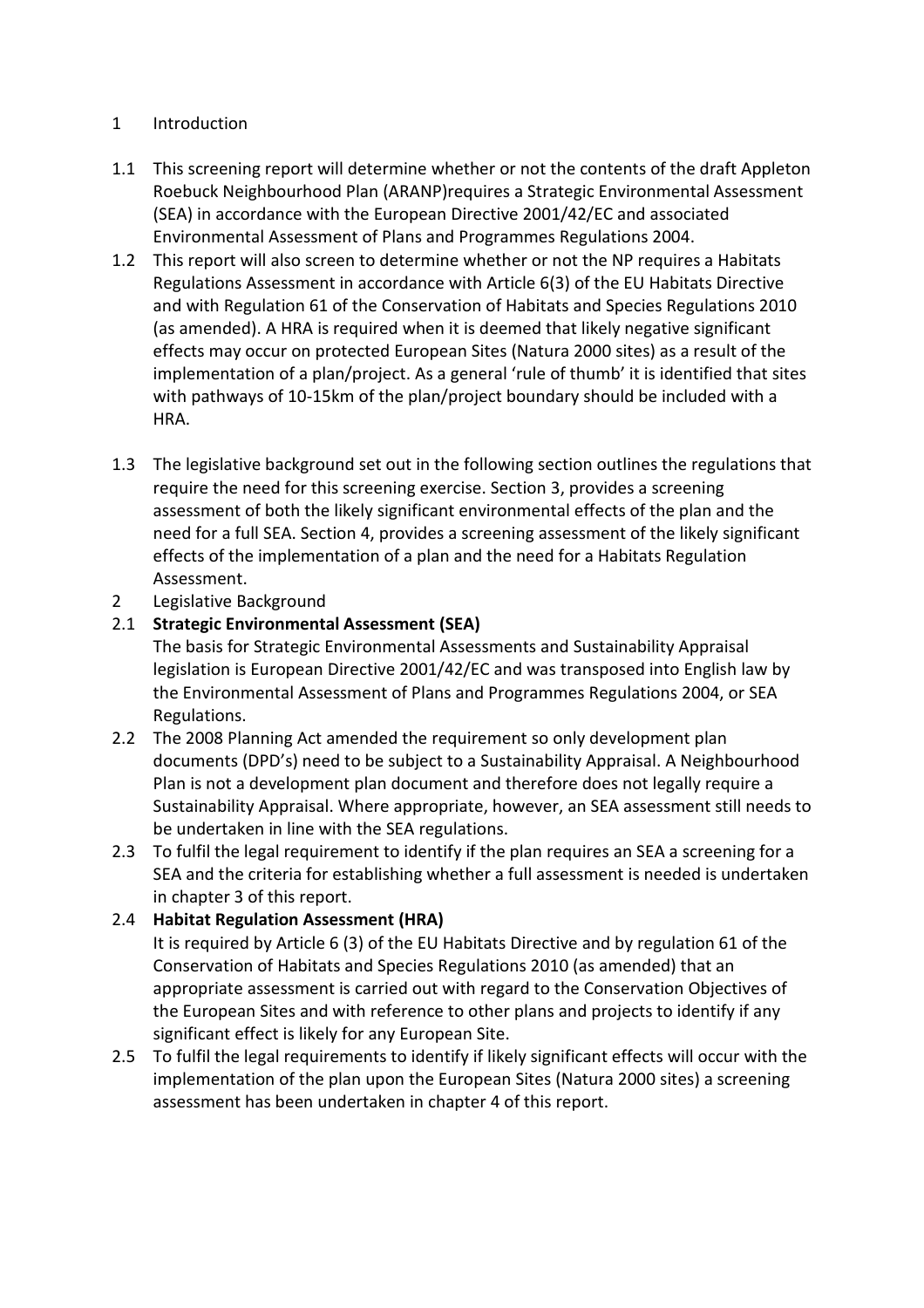### 3 SEA Screening

### 3.1 Criteria for Assessing the Effects of ARNP

Criteria for determining the likely significance of effects referred to in Article 3(5) of Directive2001/42/EC are set out below:

1. The characteristics of plans and programmes, having regard, in particular, to - the degree to which the plan or programme sets a framework for projects and other

activities, either with regard to the location, nature, size and operating conditions or by allocating resources,

- the degree to which the plan or programme influences other plans and programmes including those in a hierarchy,

- the relevance of the plan or programme for the integration of environmental considerations in particular with a view to promoting sustainable development,

- environmental problems relevant to the plan or programme,

- the relevance of the plan or programme for the implementation of Community legislation on the environment (e.g. plans and programmes linked to wastemanagement

or water protection).

2. Characteristics of the effects and of the area likely to be affected, having regard, in particular, to

- the probability, duration, frequency and reversibility of the effects,

- the cumulative nature of the effects,
- the transboundary nature of the effects,

- the risks to human health or the environment (e.g. due to accidents),

- the magnitude and spatial extent of the effects (geographical area and size of the population likely to be affected),

- the value and vulnerability of the area likely to be affected due to:

- special natural characteristics or cultural heritage,
- exceeded environmental quality standards or limit values,

- intensive land-use,

- the effects on areas or landscapes which have a recognised national, Community or international protection status.

#### **Source: Annex II of SEA Directive**

3.2 The process for screening a planning document against the criteria to determine whether a full SEA is required is shown in Figure 1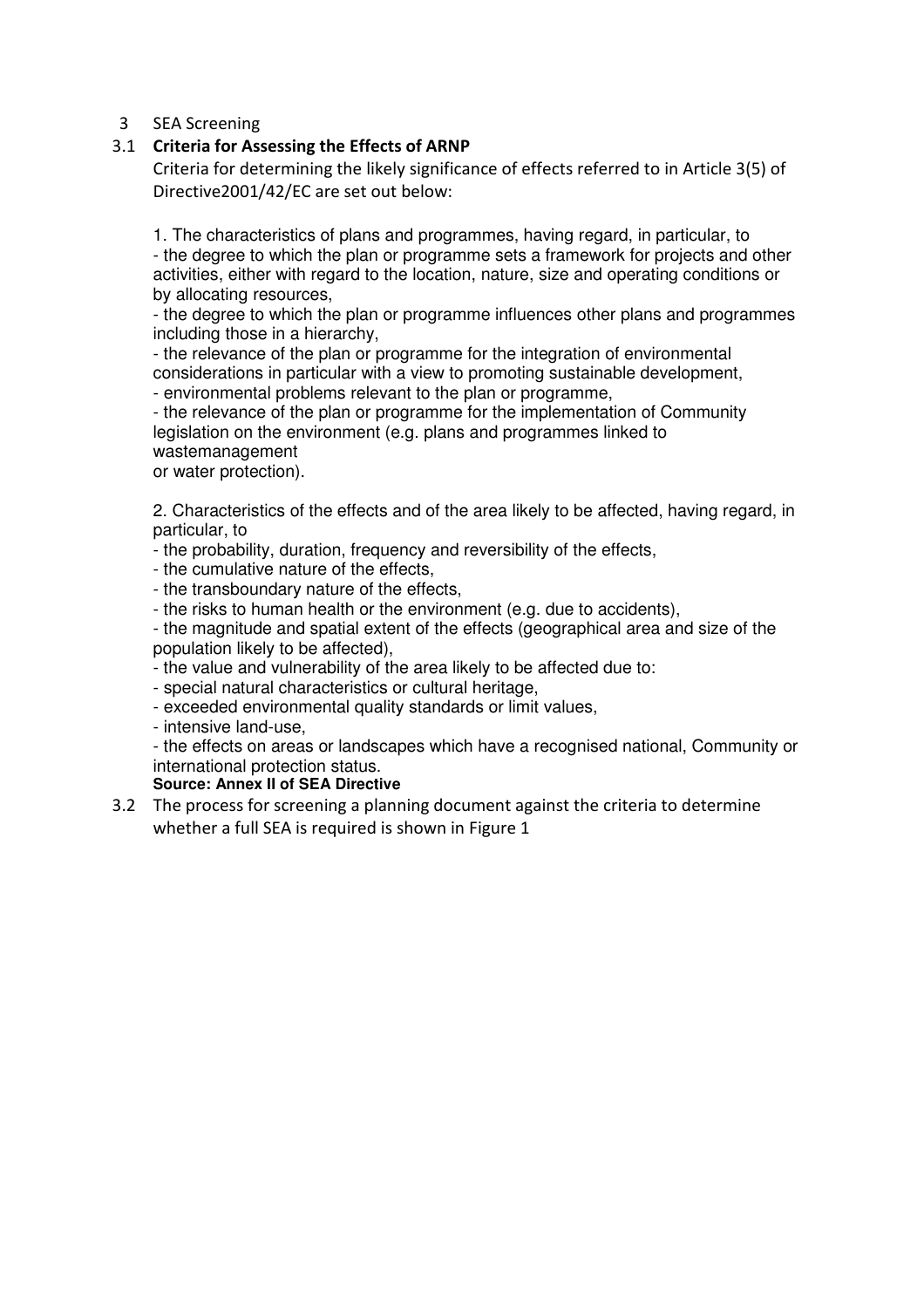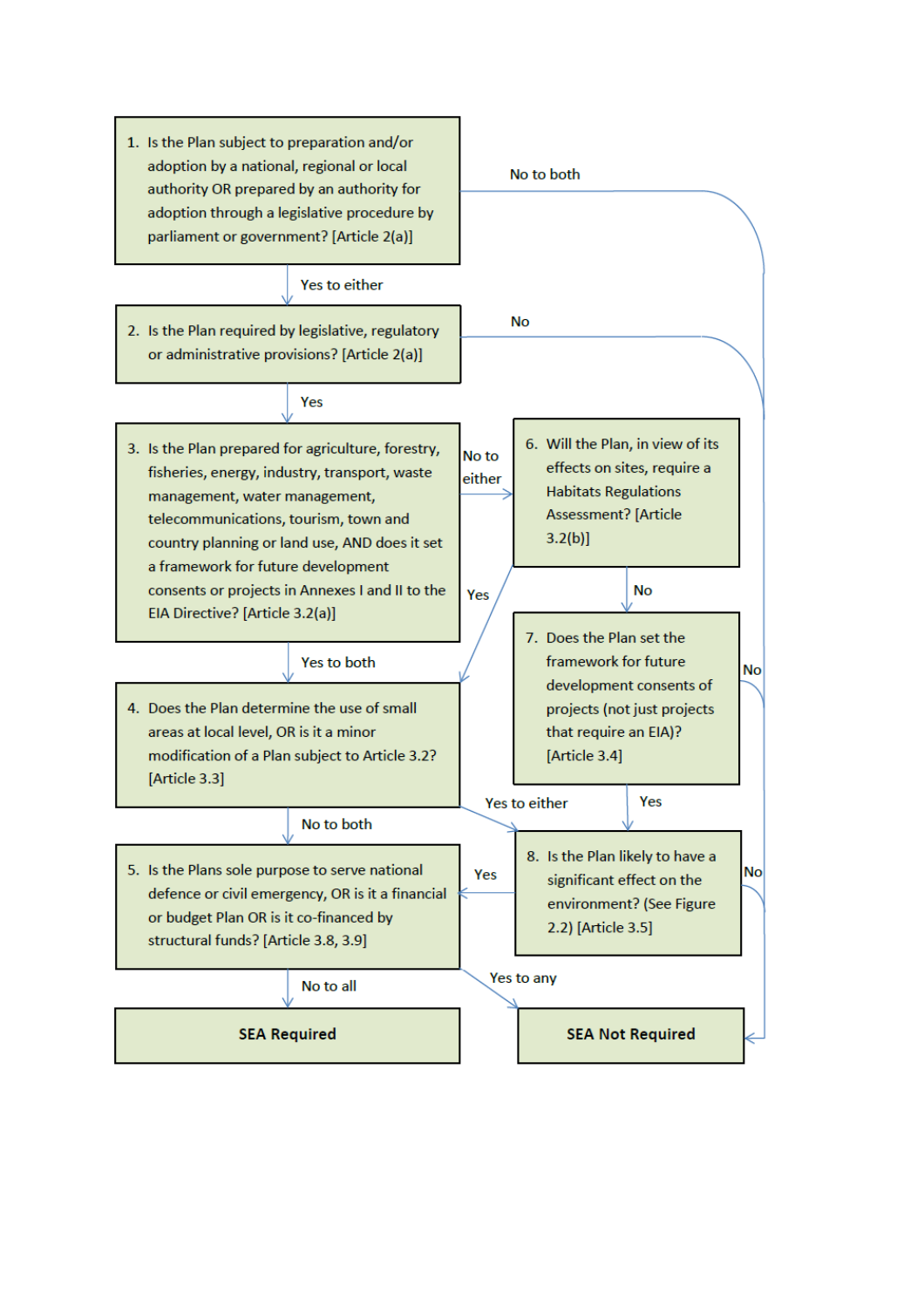3.3 Figure 2.2 Assessment of the characteristics of the Plan

Y

Y

# Assessment Criteria Y/N Assessment

1. Is the Plan subject to preparation and/or adoption by a national, regional or local authority OR prepared by an authority for adoption through a legislative procedure by parliament or government? [Article 2(a)]

2. Is the Plan required by legislative, regulatory or administrative provisions? [Article 2(a)]

3. Is the Plan prepared for agriculture, forestry, fisheries, energy, industry, transport, waste management, water management, telecommunications, tourism, town and country planning or land use, AND does it set a framework for future development consents or projects in Annexes I and II to the EIA Directive? [Article 3.2(a)]

4. Will the PP, in view of its likely effect on sites, require an assessment for future development under Article 6 or 7 of the Habitats Directive? (Art. 3.2 (b))

5. Does the Plan determine the use of small areas at local level, OR is it a minor modification of a Plan subject to Article 3.2? [Article 3.3] 6. 6. Does the PP set the framework for future development consent of projects (not just projects in annexes to the EIA Directive)? (Art 3.4)

Neighbourhood Plans are prepared by Parish Councils (as the "qualifying body") under the provisions of the Town and Country Planning Act 1990 as amended by the Localism Act 2011. Once the Plan has been prepared, and subject to examination and referendum, it will be "made" by Selby District Council as the Local Planning Authority It is not a requirement for a parish to produce a Neighbourhood Plan however a Neighbourhood Plan, once "made" does form part of the statutory Development Plan and will be used when making decisions on planning applications. Y Neighbourhood Plans can cover some of the topics identified in this list and they could set the framework for development of a scale that would fall under Annex II of the EIA Directive. However for Neighbourhood Plans, developments which fall under Annex I of the EIA Directive are "excluded development" as set out in Section 61k of the Town and Country Planning Act 1990 (as amended by the Localism Act) See screening assessment for HRA in following section of this report

- N A Neighbourhood Plan can determine the use of small areas at the local level.
- Y Policies within the plan will be used in the decision making process on planning applications within the plan area.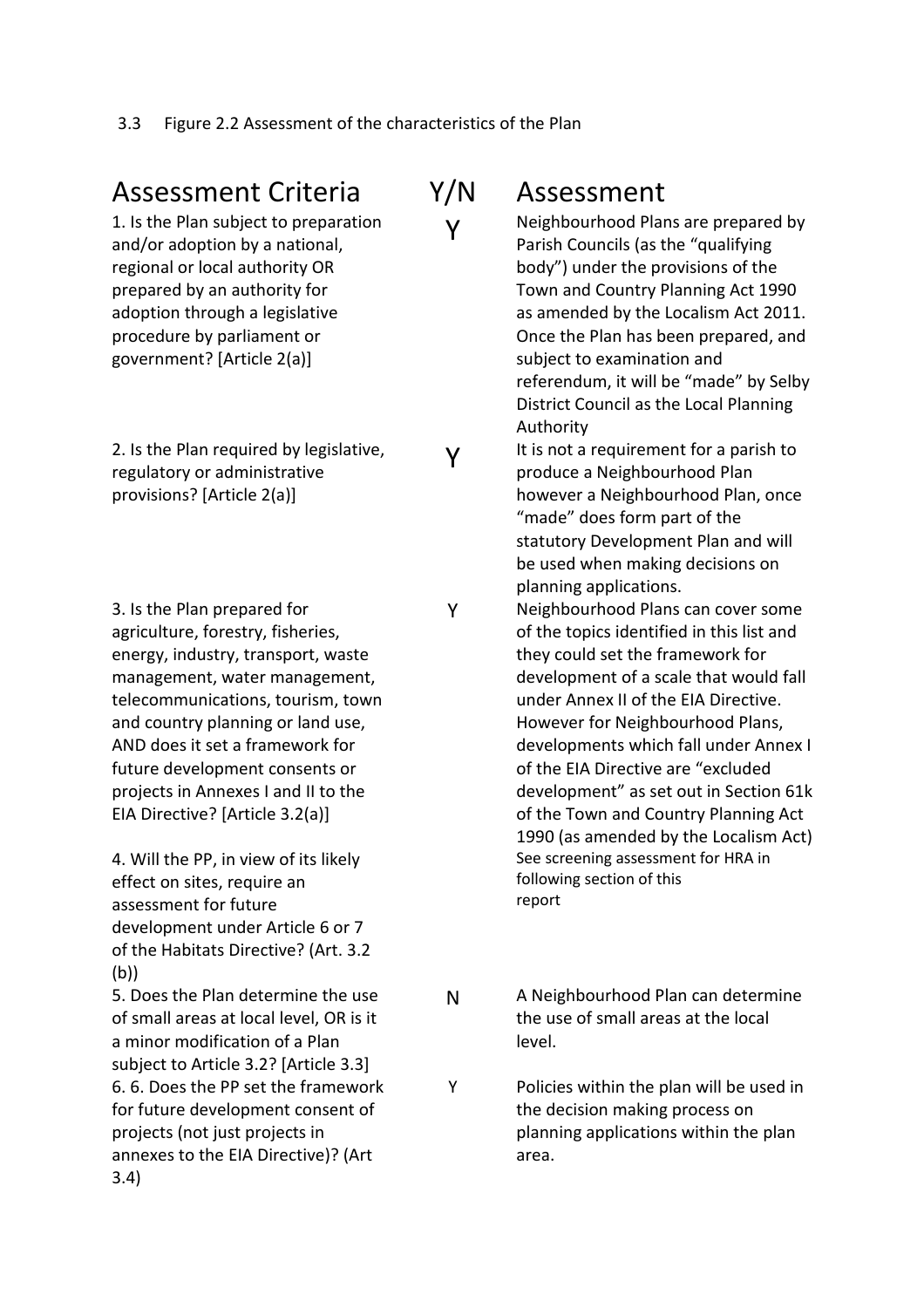7. Is the Plans sole purpose to serve national defence or civil emergency, OR is it a financial or budget Plan OR is it co-financed by structural funds? [Article 3.8, 3.9] 8. Is the Plan likely to have a significant effect on the environment? (See Figure 2.2) [Article 3.5]

- N A Neighbourhood Plan does not deal with any of these categories of plan.
- N No likely significant effects upon the environment have been identified
- 3.4 The Environment Agency, Natural England and English Heritage were consulted on the 8 requirement for a SEA above and have given the responses in appendix 1 of this document.

All of the above have also been consulted at the pre-submission draft consultation stage.

Screening Outcome

- 3.5 As a result of the assessment in Table 1 and the responses received from the consultees, it is unlikely there will be any significant environmental effects arising from the plan. The plan is in conformity with the Core Strategy (2013) which has been subject to a full Sustainability Appraisal, incorporating an SEA, finding no negative significant effects. Due to the nature of the plan, no sites are being allocated and the policies will have no significant effects and as such, the plan does not require a full SEA to be undertaken. TO BE CONFRIMED BY STAT CONSULTEES.
- 4.0 HRA Screening

The initial screening stage of the HRA process determines if there are any likely significant effects possible as a result of the implementation of the plan and if an appropriate assessment is needed. This stage should provide a description of the plan and an identification of the Natura 2000 sites which may be affected by the plan and assess the significance of any possible effects on the identified sites.

4.1 There are no Natura 200 sites which could be affected by the proposed plan, the only SAC sites within the locality are Derwent Valley (SAC) – 13km from Appleton Roebuck Skipwith Common (SAC) – 10km from Appleton Roebuck. The Adopted Core Strategy has been assessed against a HRA assessment and has been adopted under these regulations. The proposed neighbourhood plan does not propose allocating any sites or contain any policies that would impact the SAC sites listed above.

# 4.2 Assessment of Effects Screening Assessment for the Appleton Roebuck Neighbourhood Plan

Is the Neighbourhood Plan directly connected with, or necessary to the management of a European site for nature conservation?